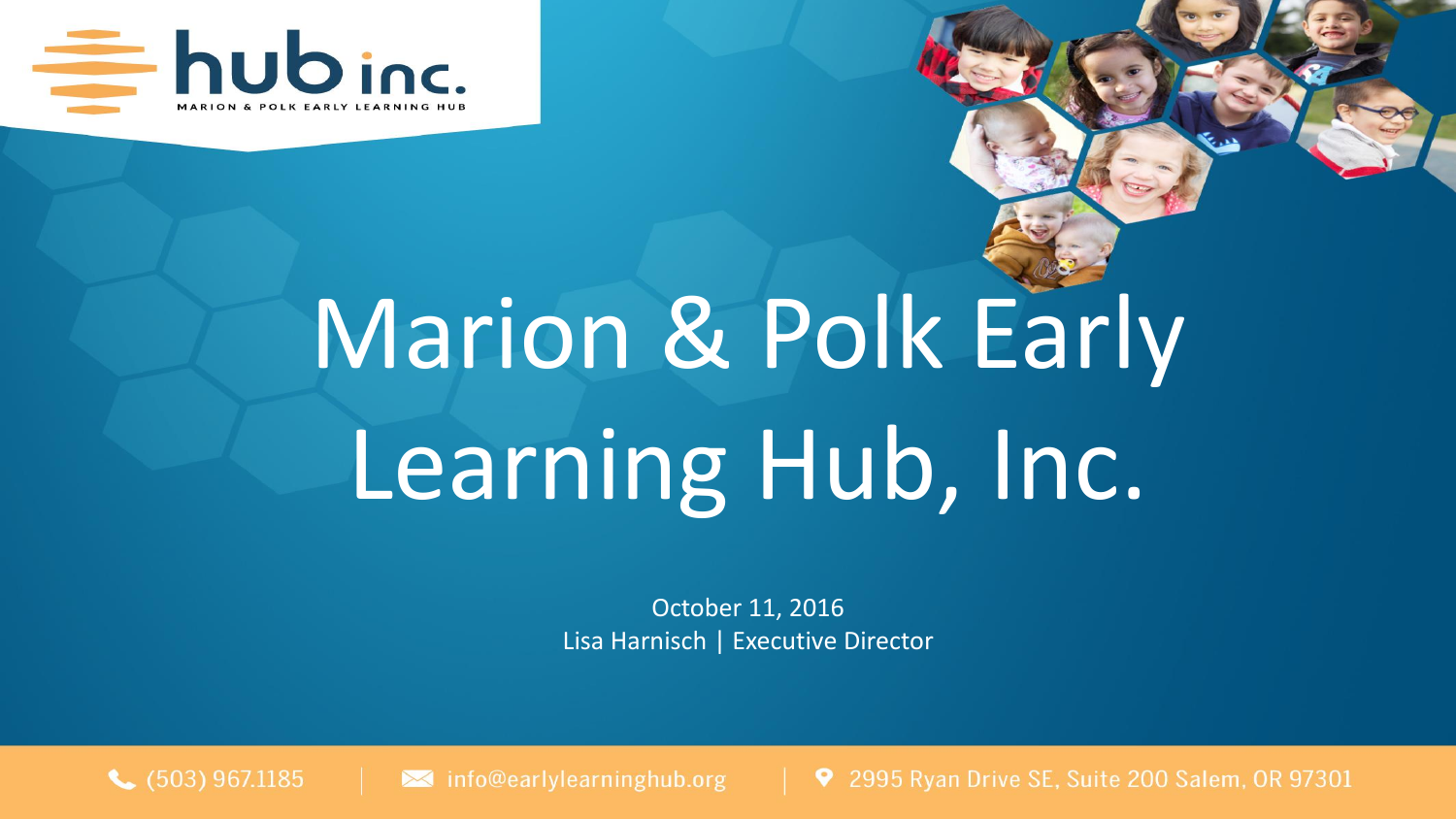## **In Oregon**

- 45,000 children born each year
- 315,000 are ages 0-6
- 40% at risk (n=~120,000)
- \$380+ million per year focused on prevention
- \$1.7 billion per biennia on young children/families
- Serving 25-33% of at-risk children

## **In Marion & Polk**

- Total child population ages 0-5 is 32,834
- At-risk population children ages 0-6 is 24,732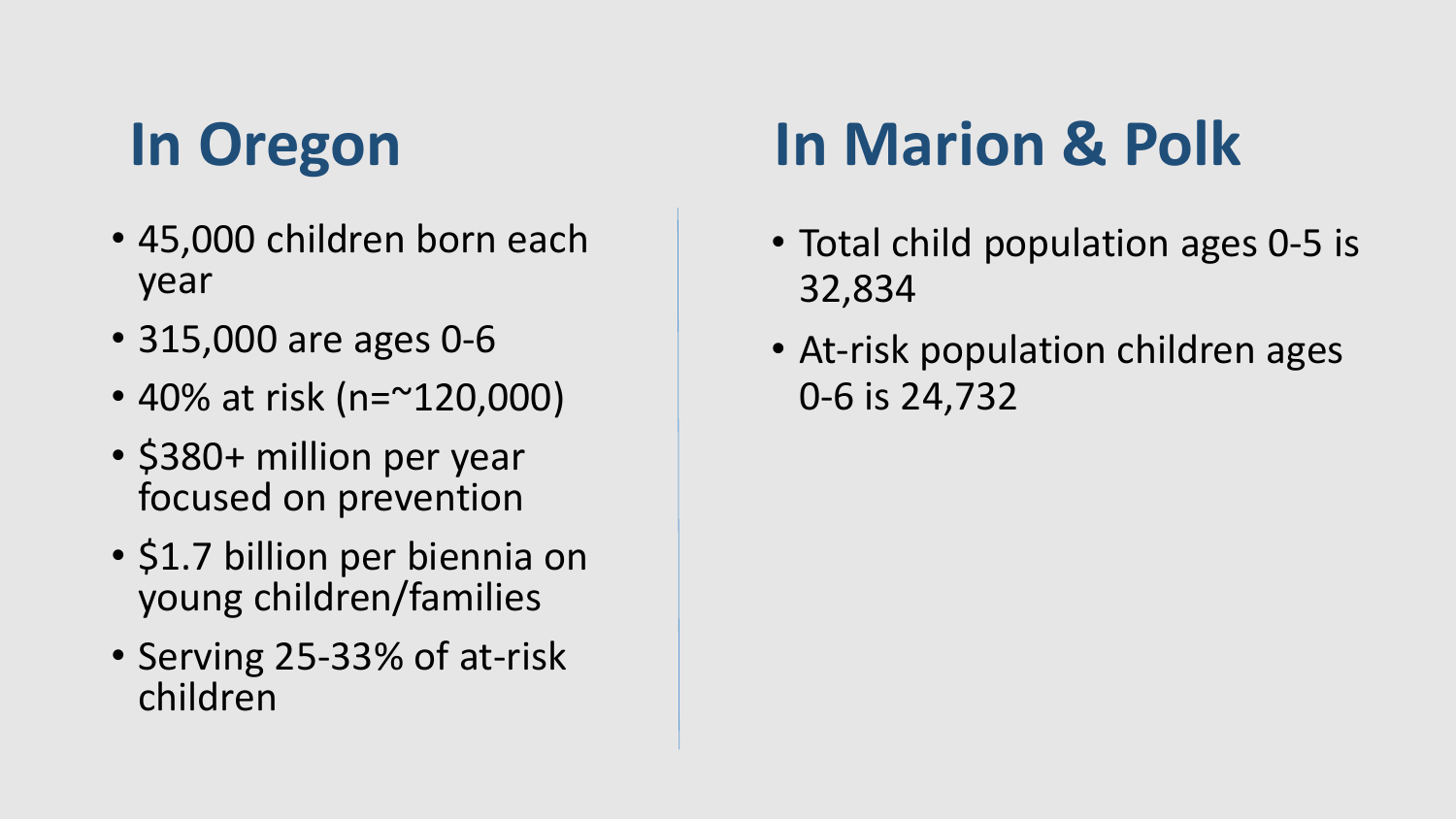## **Transformation of the Early Learning System**

#### *EMPOWERING COMMUNITIES TO ENSURE CHILDREN ARE READY FOR KINDERGARTEN*

- Integrating services at a state and community level
- Focusing on children with the highest risk
- Metric driven
- Collective Impact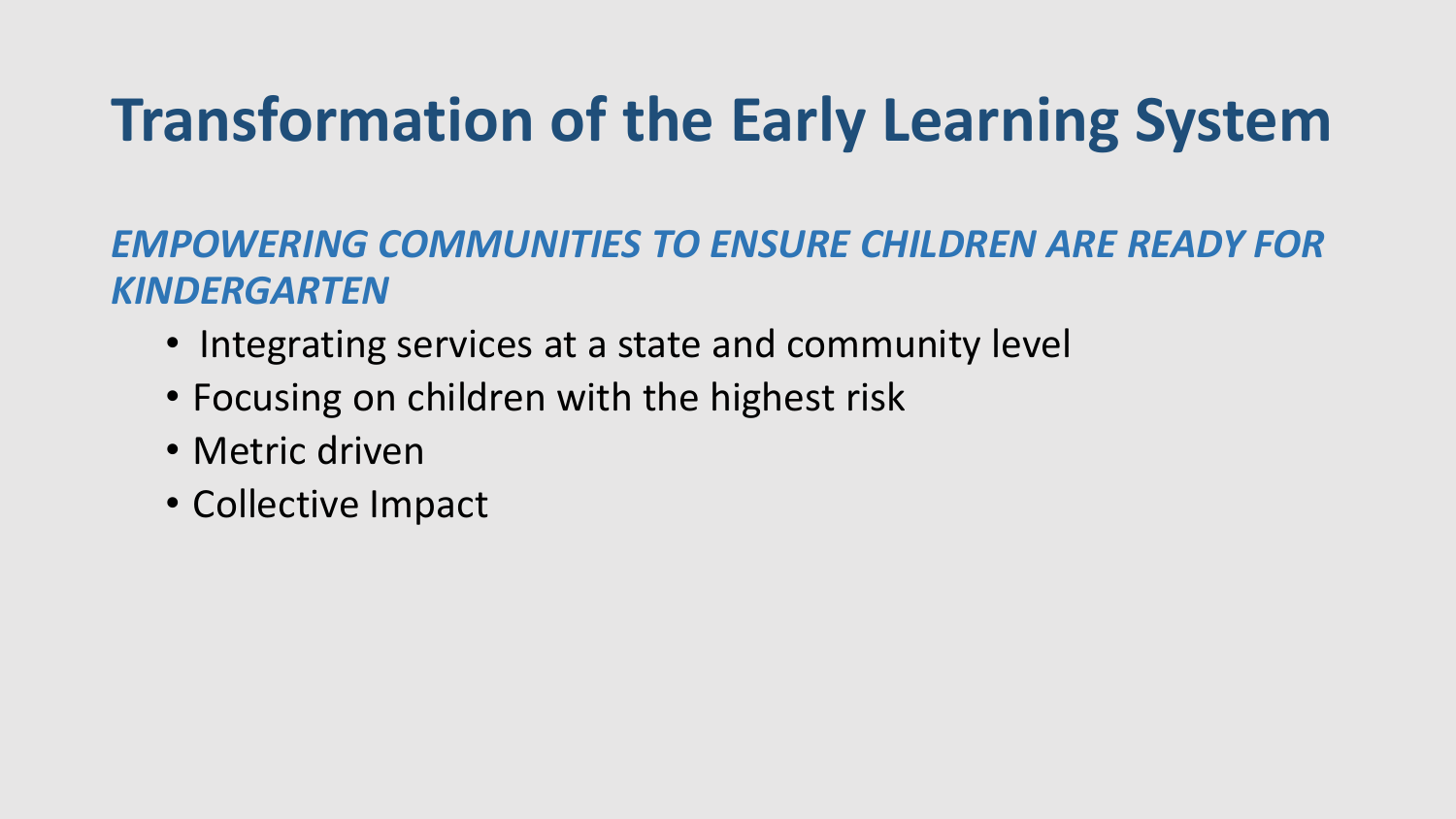#### **Overarching Goals**





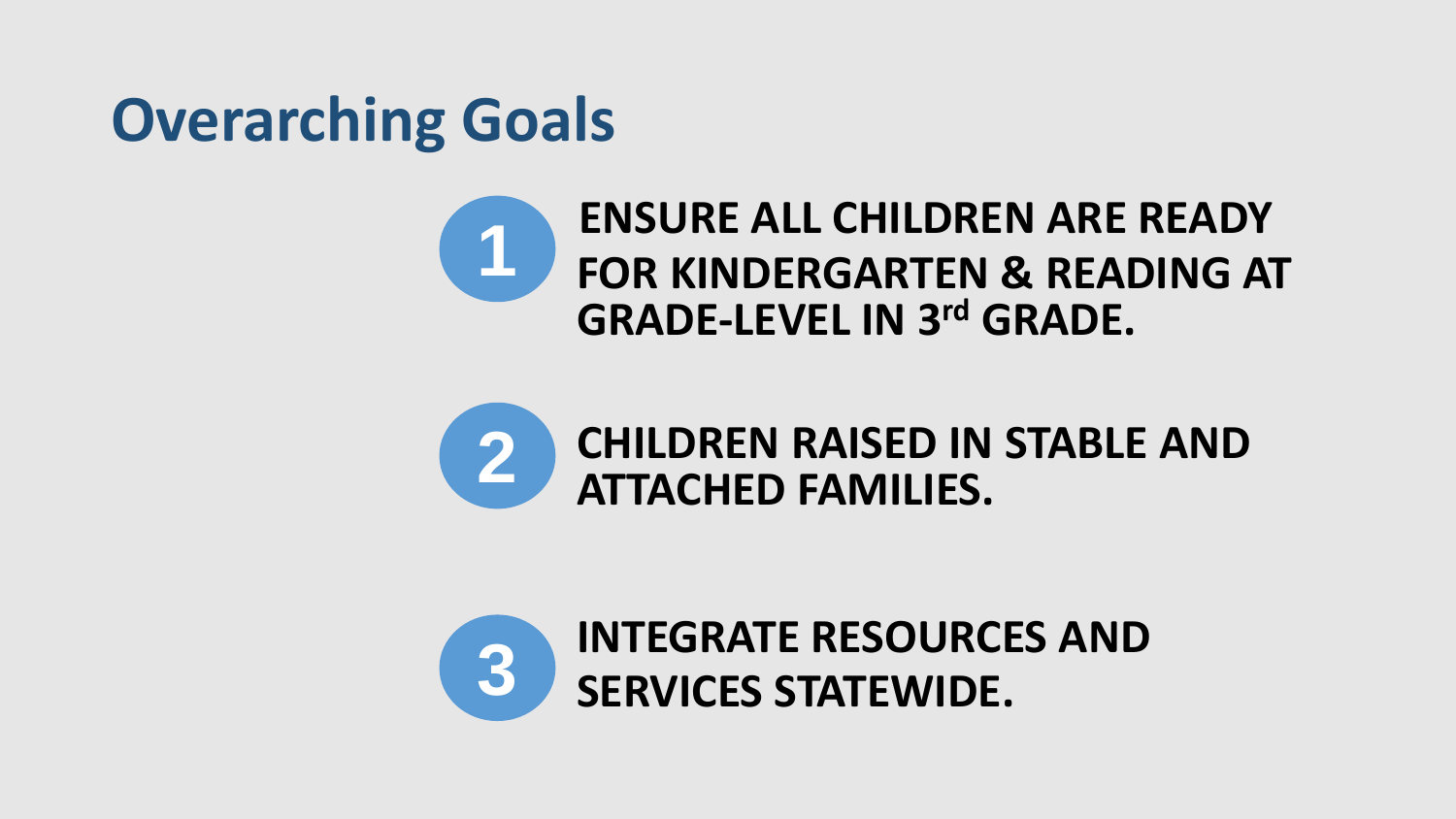#### **Mission**

**To convene, collaborate and catalyze action in our hub**  region to better align services and resources for children and families

#### **Vision**

- **Every child is safe, healthy and prepared to learn.**
- **Every family is strong and resilient.**
- Every learning services are coordinated, effective and efficient.

#### **Values**

- **Unified focus on kids and families**
- **Actions are strategic and coordinated**
- Accountable for results and stewardship of funds
- Value equity and diversity
- **Strengthen Family Resilience**

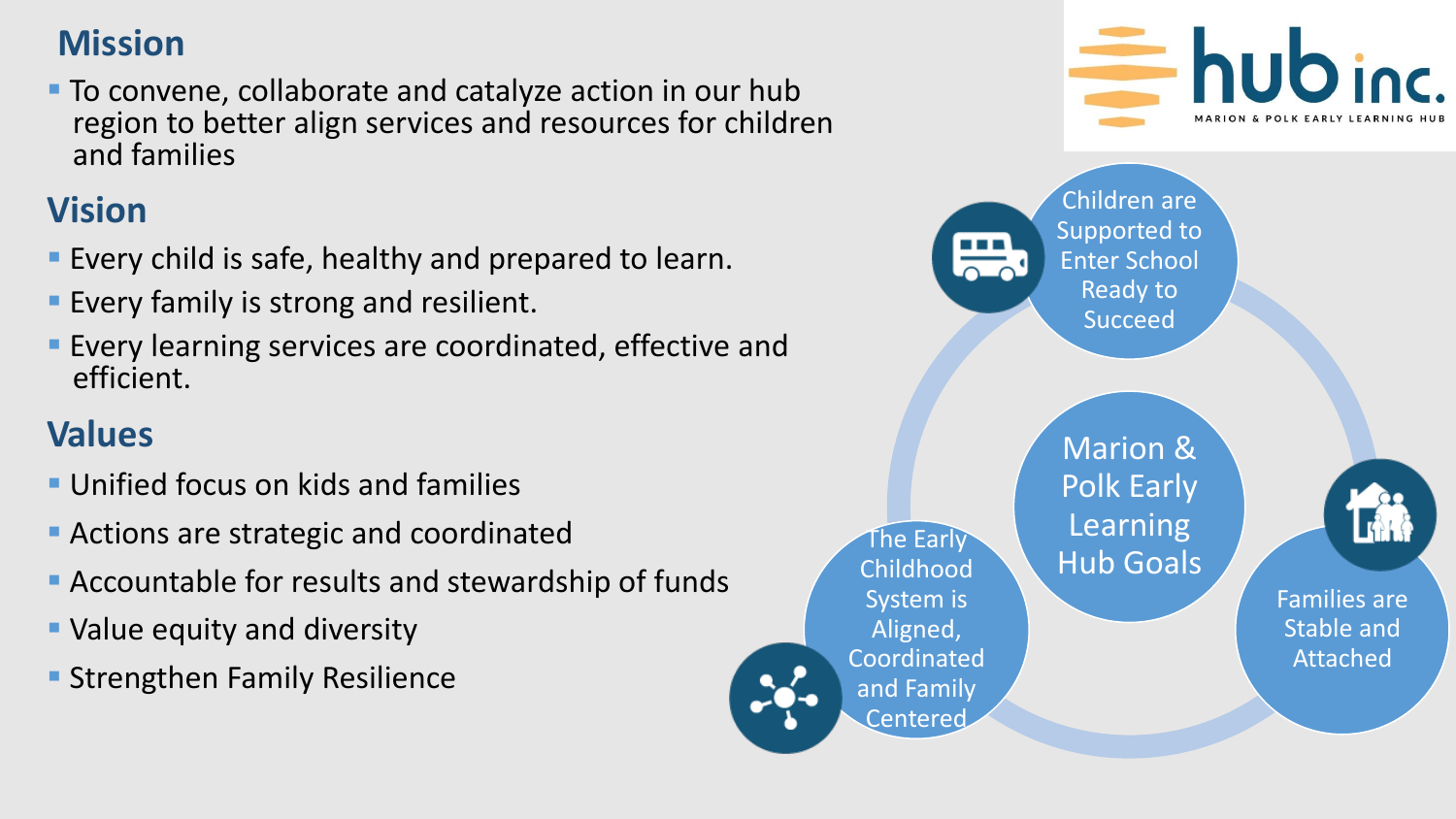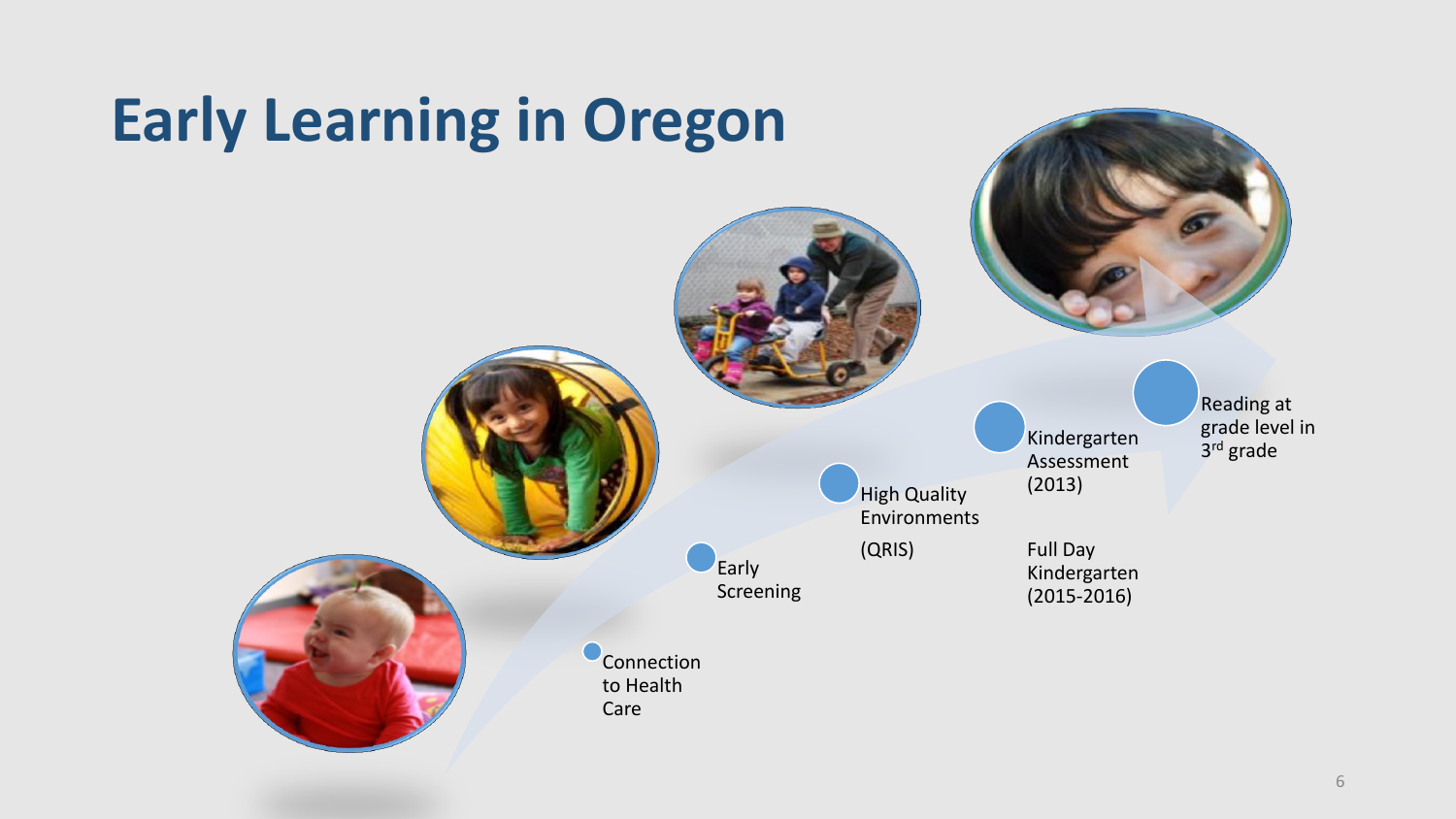#### **Sequential Brain Development the First Three Years**



**Harvard University**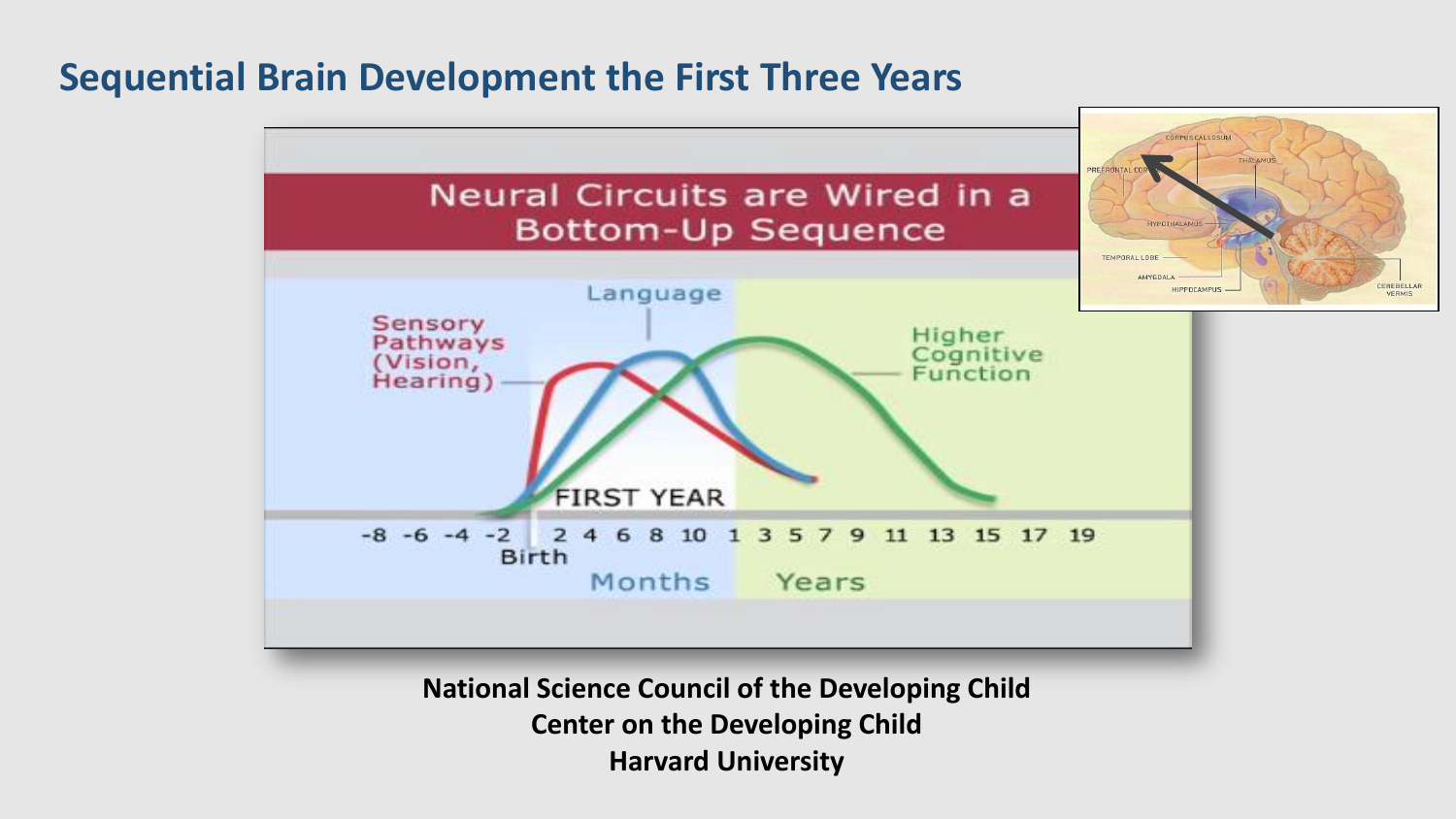#### **Public Safety and Early Learning Intersection**

- *Benefits*: Early childhood intervention programs have been shown to yield **benefits** in **academic achievement, behavior, educational progression and attainment, delinquency and crime, and labor market success**, among other domains.
- *High Quality Programs*: Interventions with **better-trained caregivers**  and smaller child-to-staff ratios appear to offer **more favorable results**.
- *Return on Investment***: Well-designed early childhood interventions**  have been found to generate a return to society ranging from **\$1.80 to \$17.07 for each dollar spent on the program**.

*RAND Research Corporation: Proven Benefits of Early Childhood Interventions by Lynn A. Karoly, M. Rebecca Kilburn, Jill S. Cannon*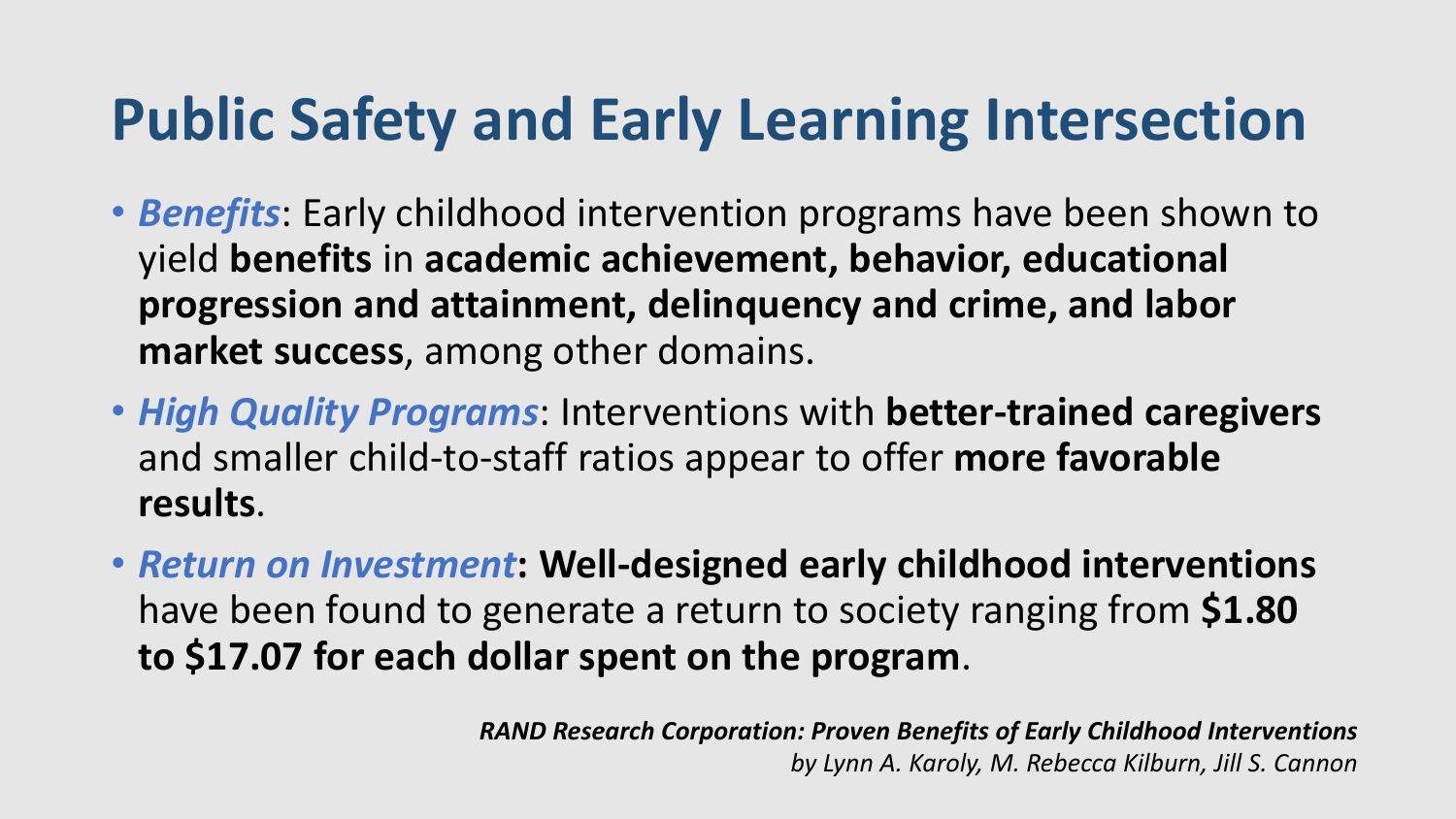## **What are our Key Initiatives?**

Kindergarten Partnership & Innovation

- Pre-K through early elementary integrated professional learning
- Parent Education

#### Child Care Networks • Training and professional development

- Higher quality early learning environments
- 

#### Parent Education • Normalize parent education

- Build capacity for parent education in community
-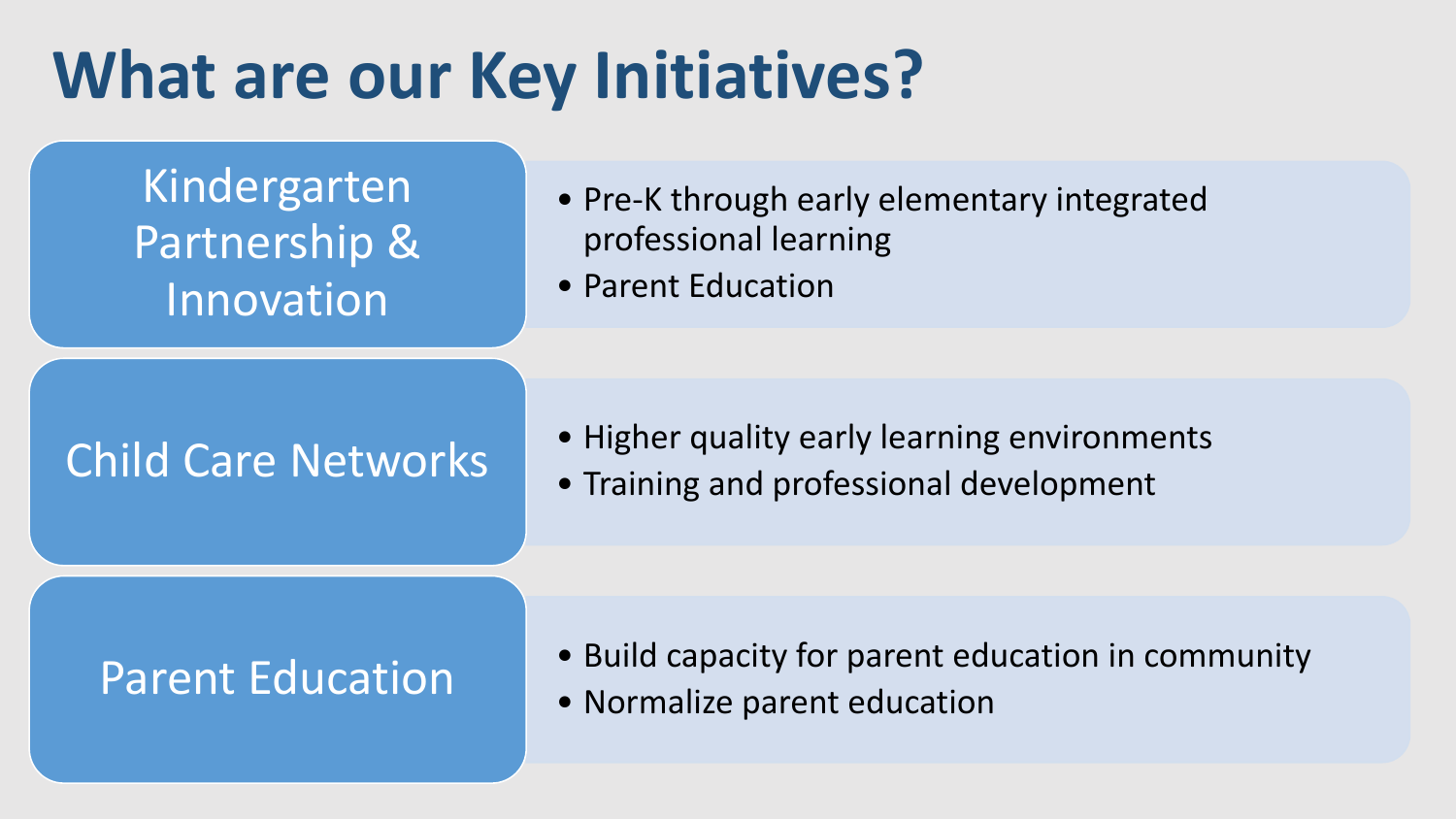## **What are our Key Initiatives?**

#### Developmental **Screening**

- Send early learning ASQ information to health care providers
- Training and support of effective administering of ASQ

### Family Support • Funds are administered locally in catchment areas

- Funds support emergent family needs (i.e. housing, transportation,
- 

#### Preschool Promise

- Funding for high quality preschool up to 200% of the poverty level
- 900 Hours of instruction
- Workforce development
- Pay equity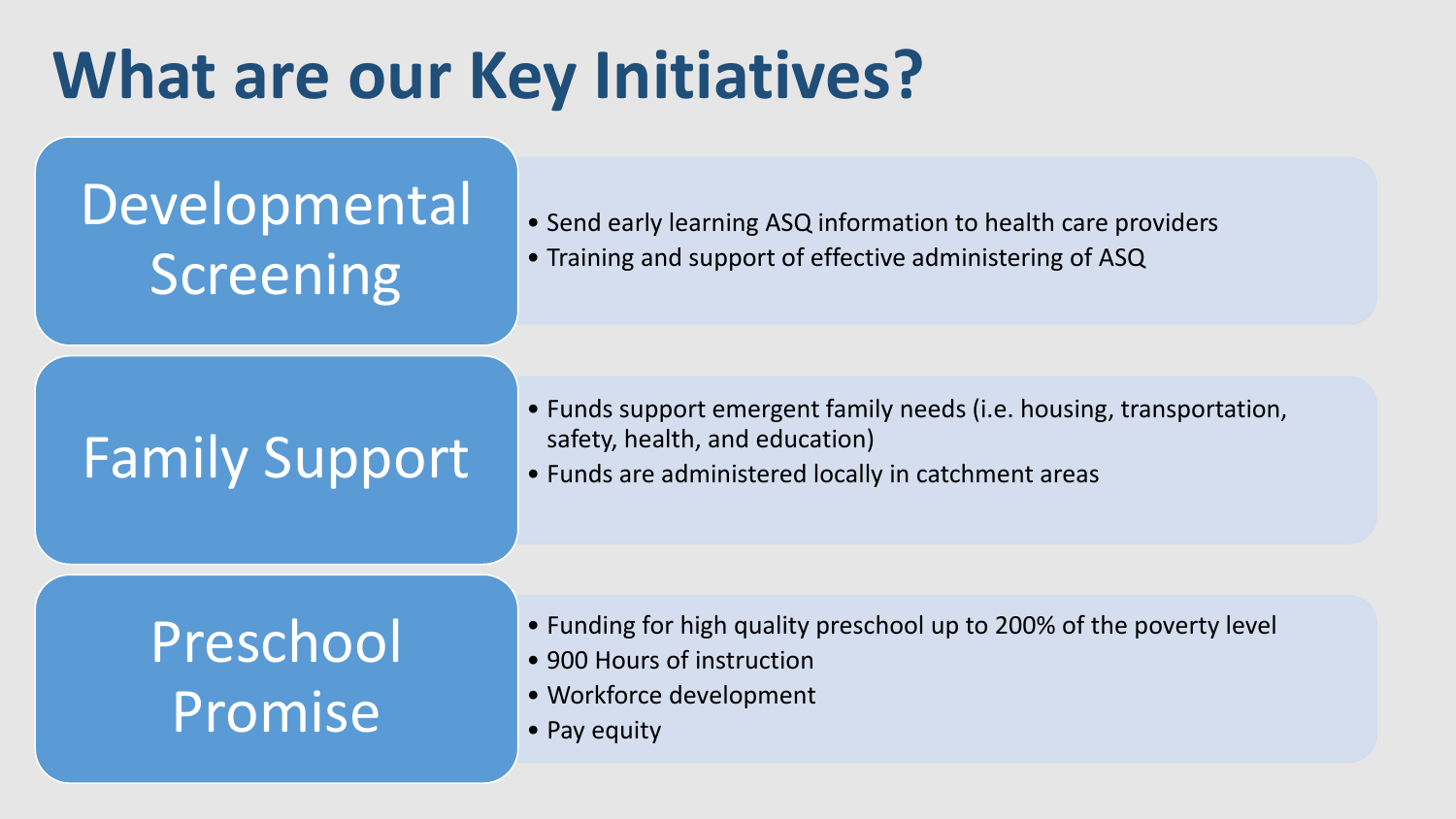#### **Parenting Education Results**

- Coordination and capacity building among programs
- Create network of parent educators
- Parent education is more a part of the school community experience
- Goal to normalize parent education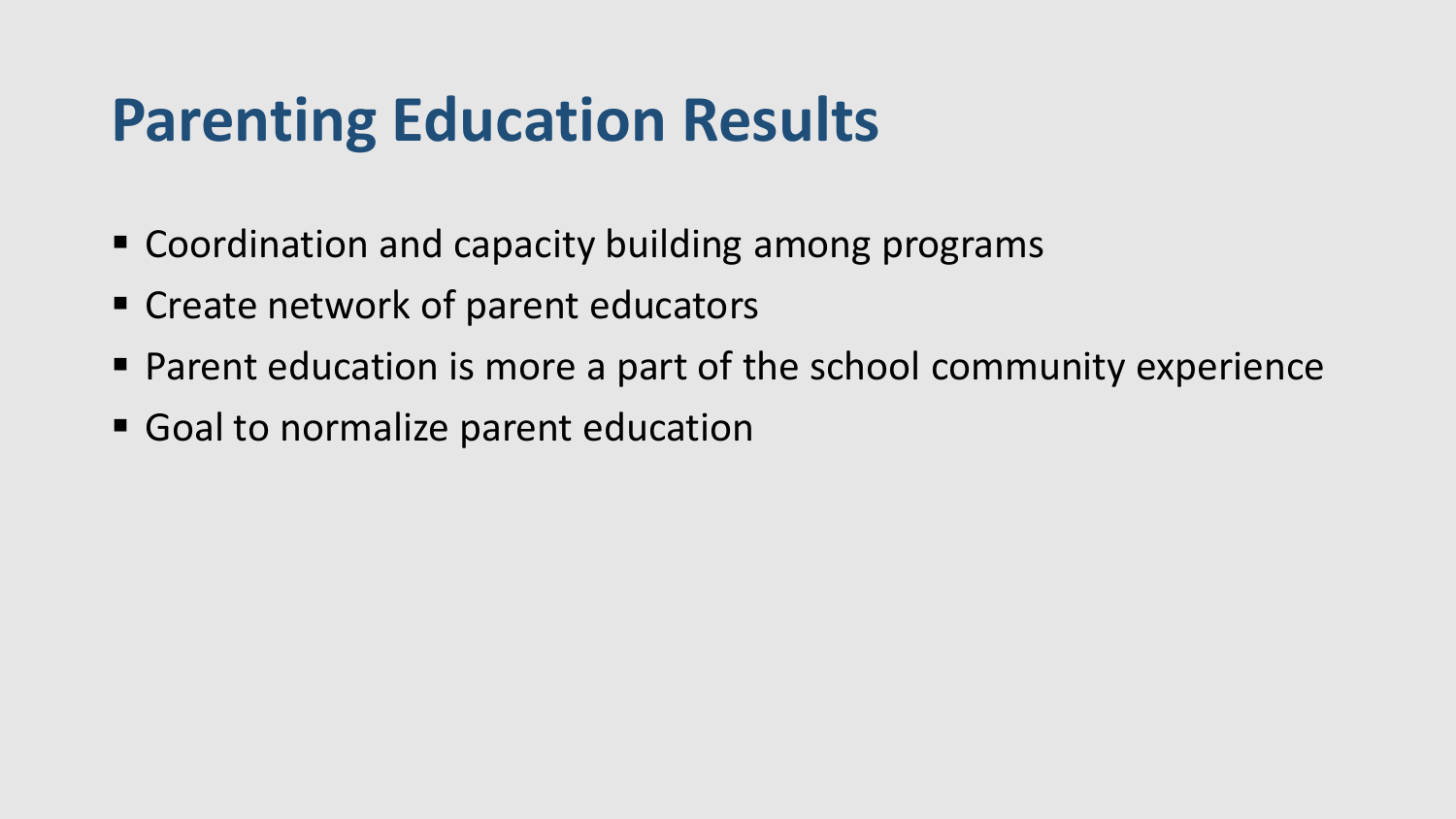#### **Preschool Promise**

- Greater access to quality preschool program
- Assistance for working families
- Provision of business technical assistance for providers/small business
- Education support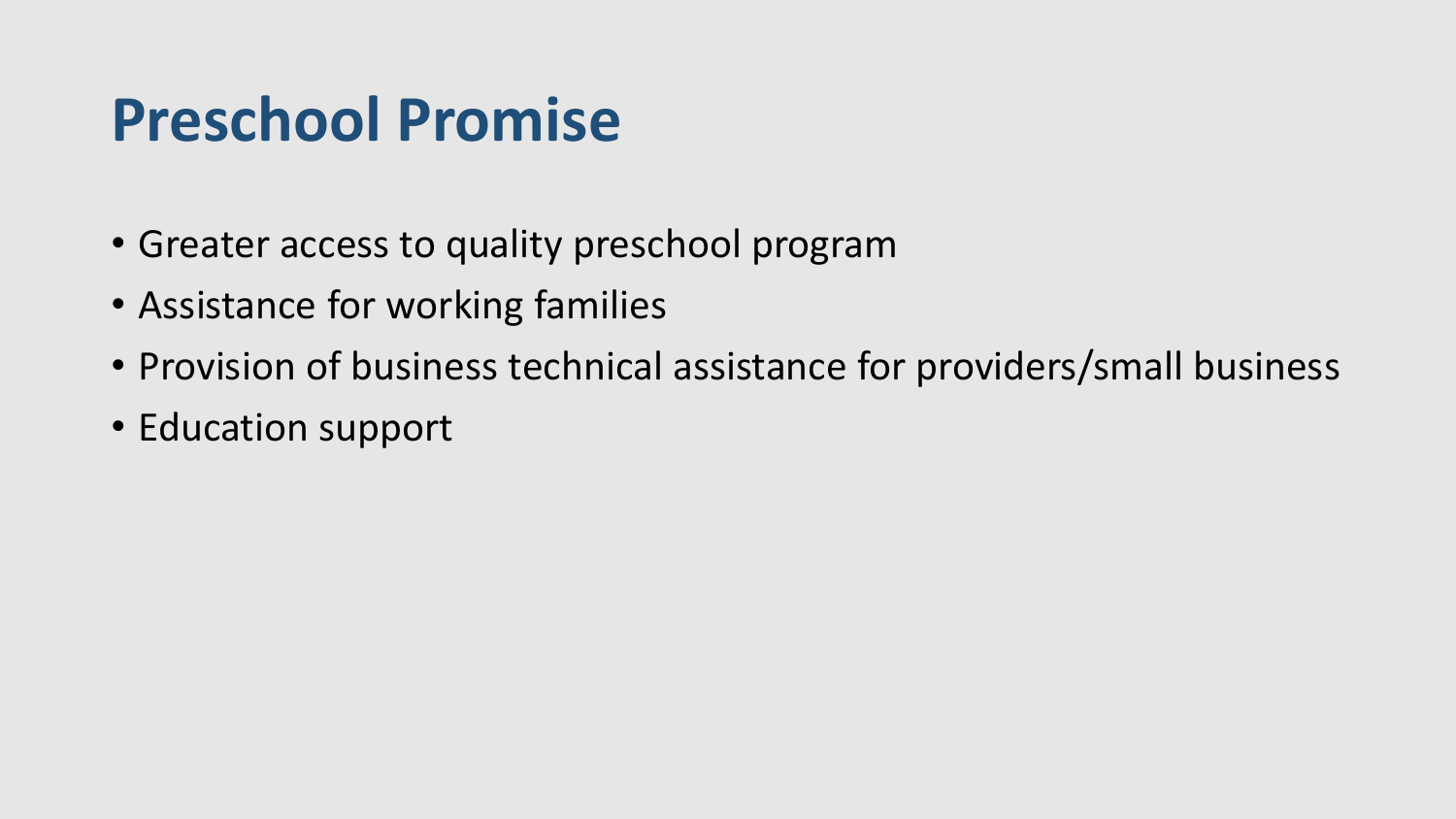## **Meeting the community need**

- Diversity, equity and inclusion
- Focusing on Latino providers
- Staff represent the community
- Long term strategies
- Convening and catalyst role bring together health, safety, education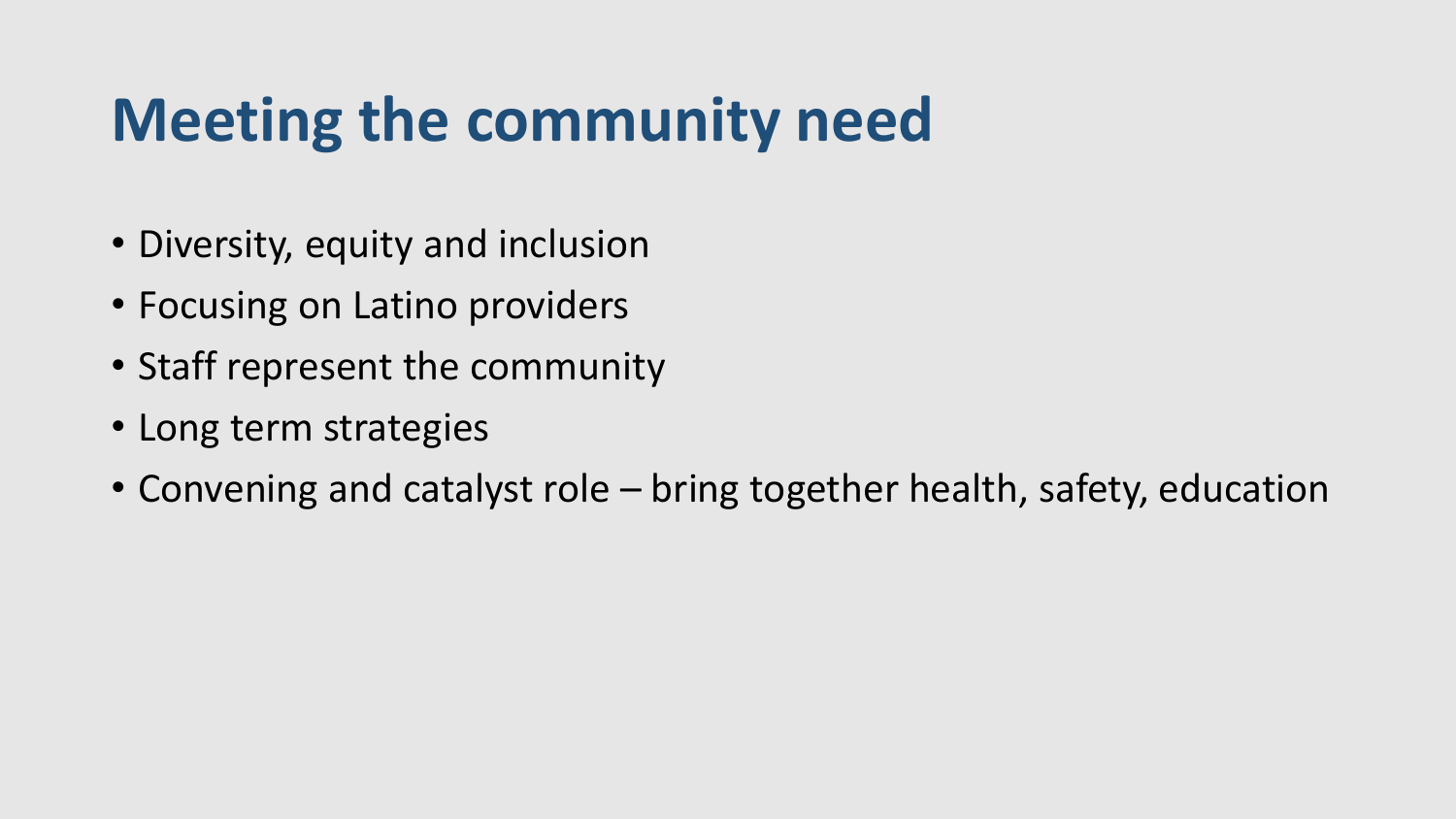# **Vrom**

#### **The Daily Vroom App**

Daily Vroom can be downloaded from your phone's app store or at [www.joinvroom.org](http://www.joinvroom.org/).





#### **Other Vroom Materials**

Additional Vroom materials include: stickers, posters, flyers, and tip-cards with helpful activities and "brainy backgrounds." Many of the Vroom materials are free and also available for download from the Vroom website at [www.joinvroom.org](http://www.joinvroom.org/) in Spanish, English, Chinese, Russian, and Vietnamese!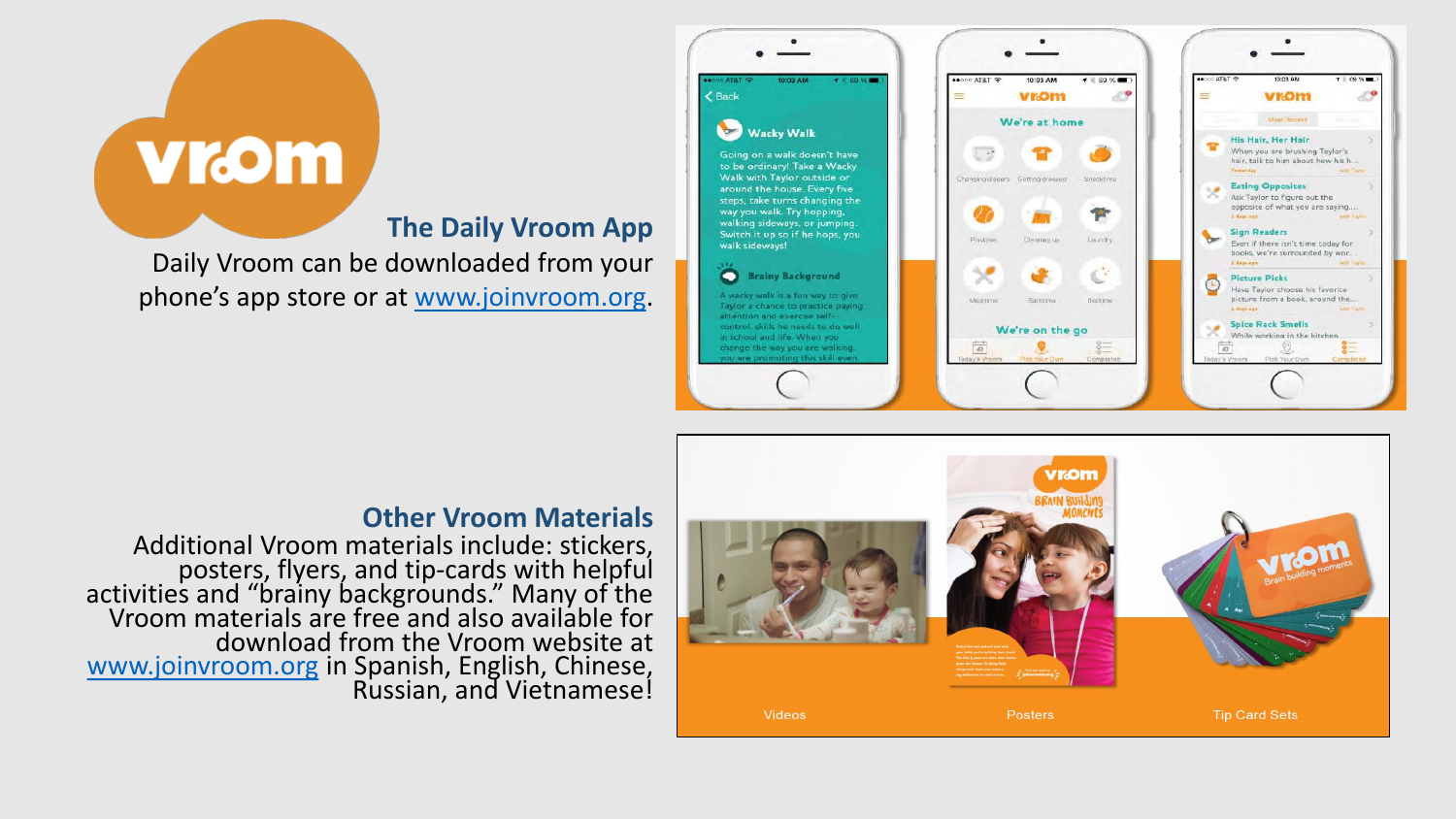

- Your child's brain develops more rapidly during the first five years of life than at any other time, and during these first 2000 days, his/her brain is being built based on your child's experiences and interactions.
- Parents have a wonderful opportunity to play an important role in supporting this brain development during this exciting time.
- Vroom was created to help you make the most of the moments you already share with your child and to support you on your brain building journey.
- It is based on the latest early brain development research and was designed to layer onto your existing routines (you already have what it takes!).